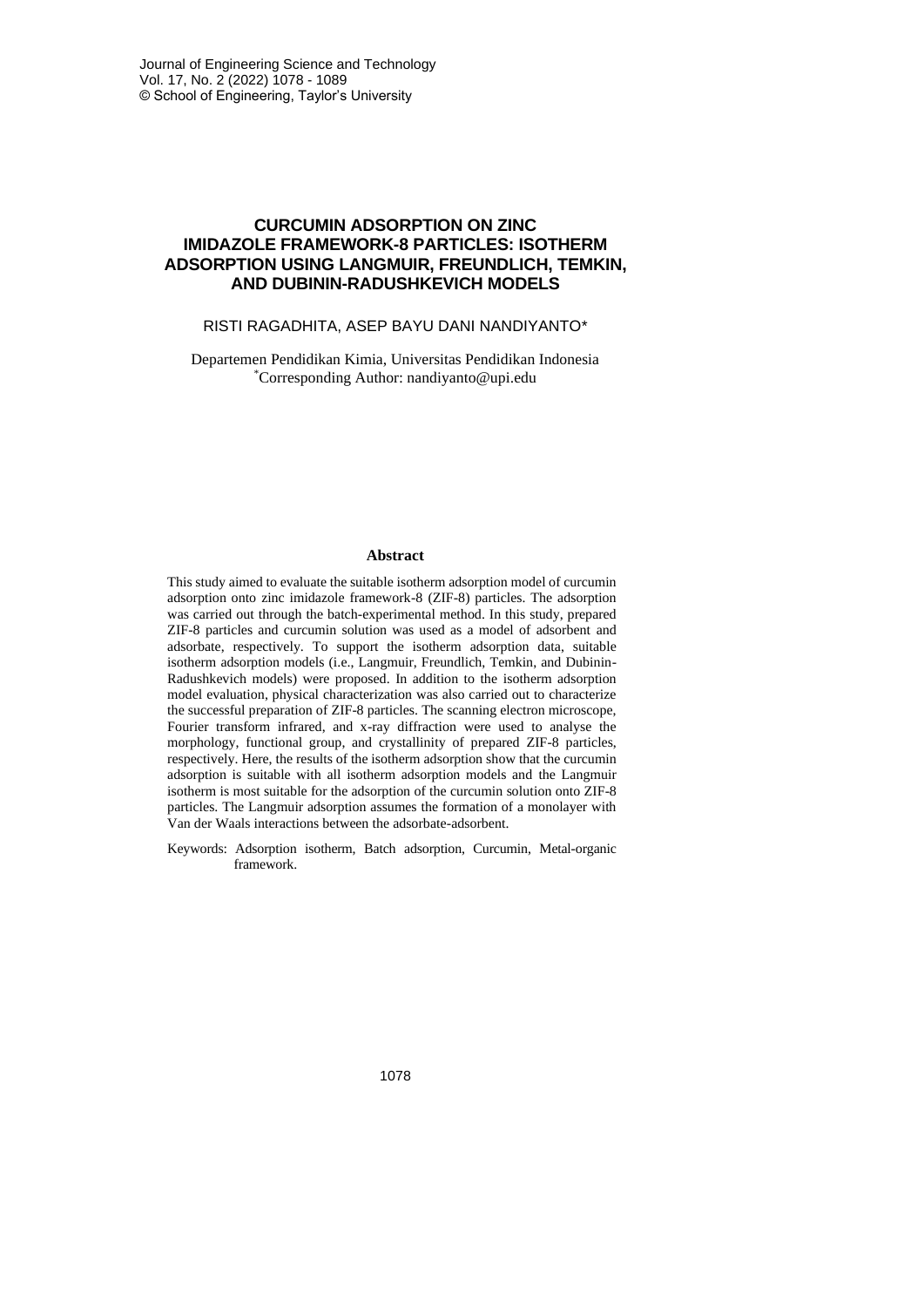### **1. Introduction**

Zinc imidazole framework-8 (ZIF-8) is a class of metal-organic framework (MOF) that consists of metal ions and organic linkers/ligands in its structure [1-3]. MOF material is a new material that is being developed since it has unique characteristics including high micropore volume, large pore size, high crystallinity, and high metal content to reach the active site [4]. The larger surface characteristic of the MOF material is a result of its porous structure such as zeolites and activated carbon [5].

The ZIF-8 structure consists of a metal ion that binds to the N atom of a diatomic imidazole ( $C_3N_2H_3$ ).  $Zn^{2+}$  and  $Co^{2+}$  are metals commonly used for the synthesis of ZIF-8. Imidazole as a linker has several types that are commonly suitable used for ZIF-8 synthesis including imidazole (IM), 1-methylimidazole (MIM), 1 ethylimidazole (eIM), and 2-nitroimidazole (nIM) [6]. The different combination of metal ions and linkers is of course correlated with differences in structure and properties. It has been previously mentioned that one of the materials belonging to the MOF class has a porous structure, making them applicable in various fields such as gas sensing, gas storage, and catalysis [7]. ZIF-8 attracts the attention of scientists.

Recently, ZIF-8 has been studied and developed in the field of wastewater treatment as an adsorbent material. ZIF-8 can be used as an adsorbent due to it maintains very well high chemical stability in aqueous environments. Therefore, ZIF-8 is suitable for used to adsorb pollutants in water, dyes, and herbicides. Based on the studies of Majewski et al. [1], Lin and Chang [4], Holopainen et al. [5], Nordin et al. [6], and Lee et al. [7] apart from being chemically stable in water, ZIF-8 material also has a high adsorption capacity. Thus, ZIF-8 is one of the promising candidates for adsorbent material [1, 4-7]. However, to date, only a few studies have been conducted to investigate and evaluate the ability of ZIFs to remove pollutants from water.

Based on our previous studies on the preparation and analysis of metal-organic framework [2, 3], here, we evaluated ZIF's ability isotherm adsorption of ZIF-8 particles. The analysis was supported by several characterizations, including a scanning electron microscope (SEM) instrument, analysis of the presence of functional groups using Fourier Transform Infrared (FTIR) and analysis of the sample phase using X-Ray Diffraction (XRD), as well as UV-Vis spectrophotometers. The analysis of particle size using SEM was done using the same procedure with the previous study [8], and that using XRD analysis was done using the previous literature [9]. The analysis of FTIR was interpreted using a database in literature [10]. The UV-Vis was used for understanding concentration, which was read and interpreted using literature [11]. Then, data from UV-vis was calculated using standard isotherm adsorption, as explained in detail in reference [12].

The ZIF-8 material was specially selected and became an adsorbent model for removing pollutants, especially dyes in water due to the consideration of its porous structure; thus, it can adsorb pollutants.

### **2.Isotherm Adsorption Models**

### **2.1.Langmuir**

The Langmuir isotherm defines the adsorption process in the case of formatting multilayers as well as the monolayer. It depends on whether the adsorption is a physical or chemical process. Four assumptions in the Langmuir isotherm are each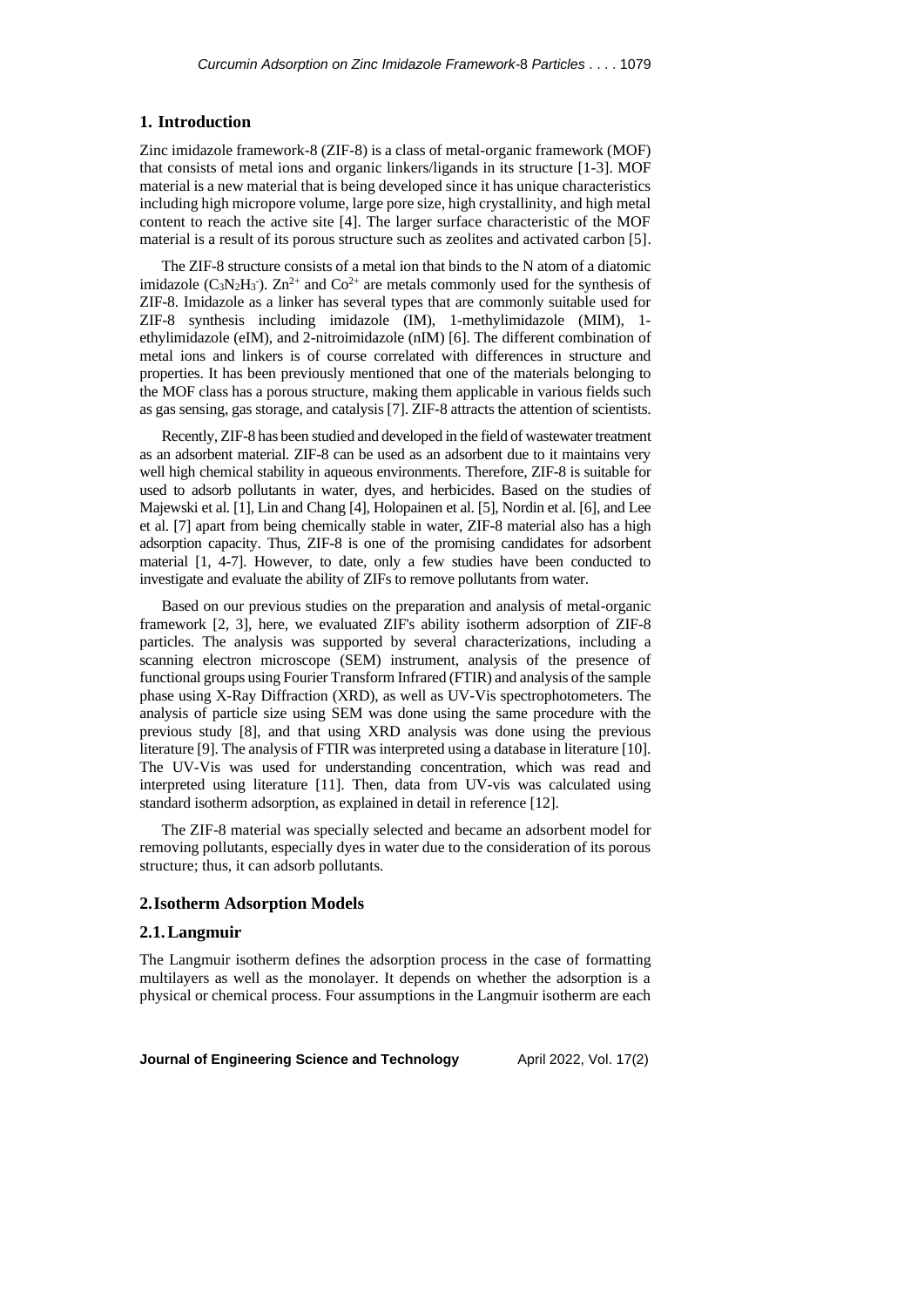site only adsorbs one adsorbate molecule, molecules are adsorbed by a fixed site, all sites have the same energy, and there is no interaction between the adsorbed molecules and the surrounding sites [13]. Figure 1(a) shows monolayer formation in adsorption. The Langmuir model is expressed by Eq. (1).

$$
\frac{1}{Q_e} = \frac{1}{Q_{max}K_L} \frac{1}{C_e} + \frac{1}{Q_{max}} \tag{1}
$$

where  $Q_e$  is the amount of adsorbed adsorbate molecules per gram of adsorbent (mg/g), *Qmax* is the capacity of the adsorbent monolayer (mg/g), *C<sup>e</sup>* is the adsorbate equilibrium concentration (mg/L), and  $K_L$  is the Langmuir adsorption constant referring to the energy of adsorption.



**Fig. 1. Illustration of monolayer and multilayer formation.**

In the Langmuir isotherm, there is a dimensionless factor or separation factor  $(R_L)$  which is described in Eq. (2).  $R_L$  parameters are used to support the adsorption process since these parameters are important to analyse each adsorption case separately whether adsorption is favourable or unfavourable. The decrease of *R<sup>L</sup>* value indicating the adsorption process is desirable. In essence, the *R<sup>L</sup>* predicts the affinity between adsorbent and adsorbate.

$$
R_L = \frac{1}{1a + K_L C_e} \tag{2}
$$

Separation factor (RL) have the following meaning:

(i)  $R_L > 1$ , unfavourable adsorption (the desorption process is dominant).

- (ii)  $R_L = 1$ , linear adsorption (depending on the amount adsorbed and the concentration adsorbed).
- (iii)  $R_L = 0$ , irreversible adsorption (strong adsorption).
- (iv)  $0 < R_L < 1$ , favourable adsorption (normal adsorption).

## **2.2.Freundlich**

The Freundlich isotherm is based on the assumption that the adsorbent has a heterogeneous surface, and each molecule has different adsorption potentials thus form a multilayer on the adsorbent surface which allows the interaction between adsorbed molecules. The interaction between adsorbed molecules that form a multilayer assumes that the bonds are not strong [14]. Figure 1(b) shows multilayer formation in adsorption. The Freundlich isotherm is defined in Eq. (3).

$$
\ln Q_e = \ln k_f + \frac{1}{n} \ln C_e \tag{3}
$$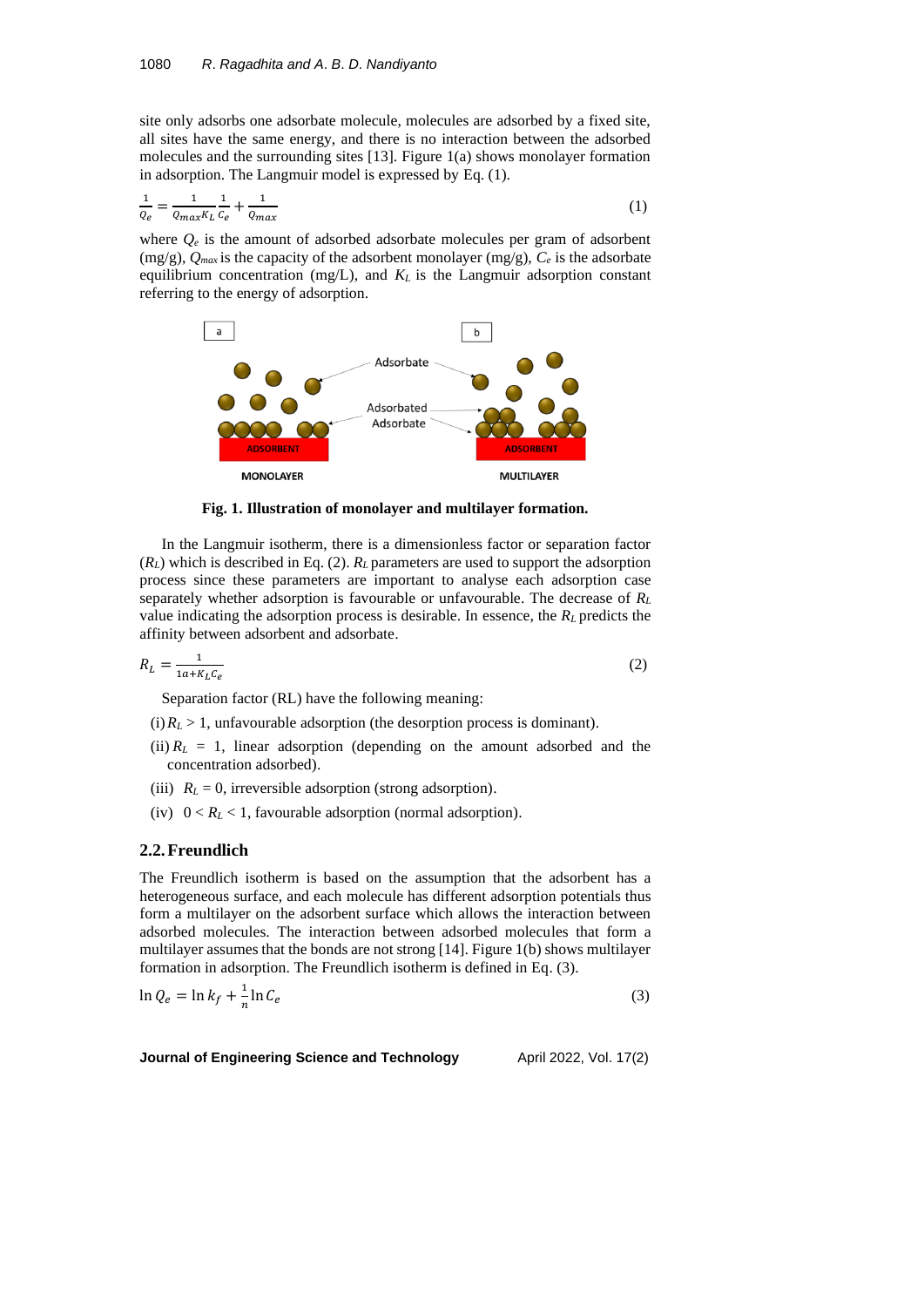where  $k_f$  is the Freundlich constant,  $C_e$  is the concentration of adsorbate under equilibrium conditions (mg/L),  $Q_e$  is the amount of adsorbate absorbed per unit of adsorbent  $(mg/g)$ , and n is the value indicating the degree of linearity between the adsorbate solution and the adsorption. The description of the n value is in the following:

- (i)  $n = 1$ , linear adsorption
- (ii)  $n < 1$ , chemisorption process
- (iii)  $n > 1$ , physisorption process
- (iv)  $0 < 1/n < 1$ , favourable adsorption
- (v)  $1/n > 1$ , cooperative adsorption

### **2.3.Temkin**

The Temkin isotherm assumes the correlation of the indirect adsorbate interaction with the isotherm adsorption. The adsorption heat of all the molecules decreases linearly with increased adsorbent coverage surface, and adsorption is characterized by a uniform distribution of the binding energy [15]. The Temkin isotherm can be explained by Eq. (4).

$$
q_e = B_T \ln A_T + B_T \ln C_e \tag{4}
$$

where  $B_T$  is the adsorption heat constant (if the  $B_T$  value is less than 8 kJ/mol, then the adsorption occurs physically),  $A_T$  is the binding equilibrium constant, and  $T$  is the absolute temperature.

## **2.4.Dubinin-Radushkevich**

The Dubinin-Radushkevich isotherm assumes the size of the adsorbent is in the micrometre range. The adsorption equilibrium relationship for the adsorbents is independently expressed from temperature using the adsorption potential  $(\epsilon)$ . The Dubinin-Radushkevich adsorption equilibrium model shows that adsorption following the pores' filling mechanism is not a layer-by-layer form [16]. The Dubinin-Radushkevich is described by Eq. (5).

$$
\ln q_e = \ln q_s - (\beta \varepsilon^2) \tag{5}
$$

where  $\beta$  is the Dubinin-Radushkevich isotherm constant,  $q_s$  refers to the saturation capacity of theoretical isotherms, and  $\mathcal E$  is the Polanyi potential (J/mol) is determined using Eq. (6).

$$
\varepsilon = RT \ln \left[ 1 + \frac{1}{c_e} \right] \tag{6}
$$

Adsorption free energy per adsorbate molecule is calculated using Eq. (7).

$$
E = \frac{1}{\sqrt{2\beta}}\tag{7}
$$

where  $C_e$  is the final concentration of solute and  $E$  is the adsorbate energy per molecule as the energy needed to remove molecules from the surface. Adsorbate energy per molecule has the following value:

(i) If  $E < 8$  kJ/mol describes physisorption process.

(ii) If  $8 < E < 168$  kJ/mol describes chemisorption process.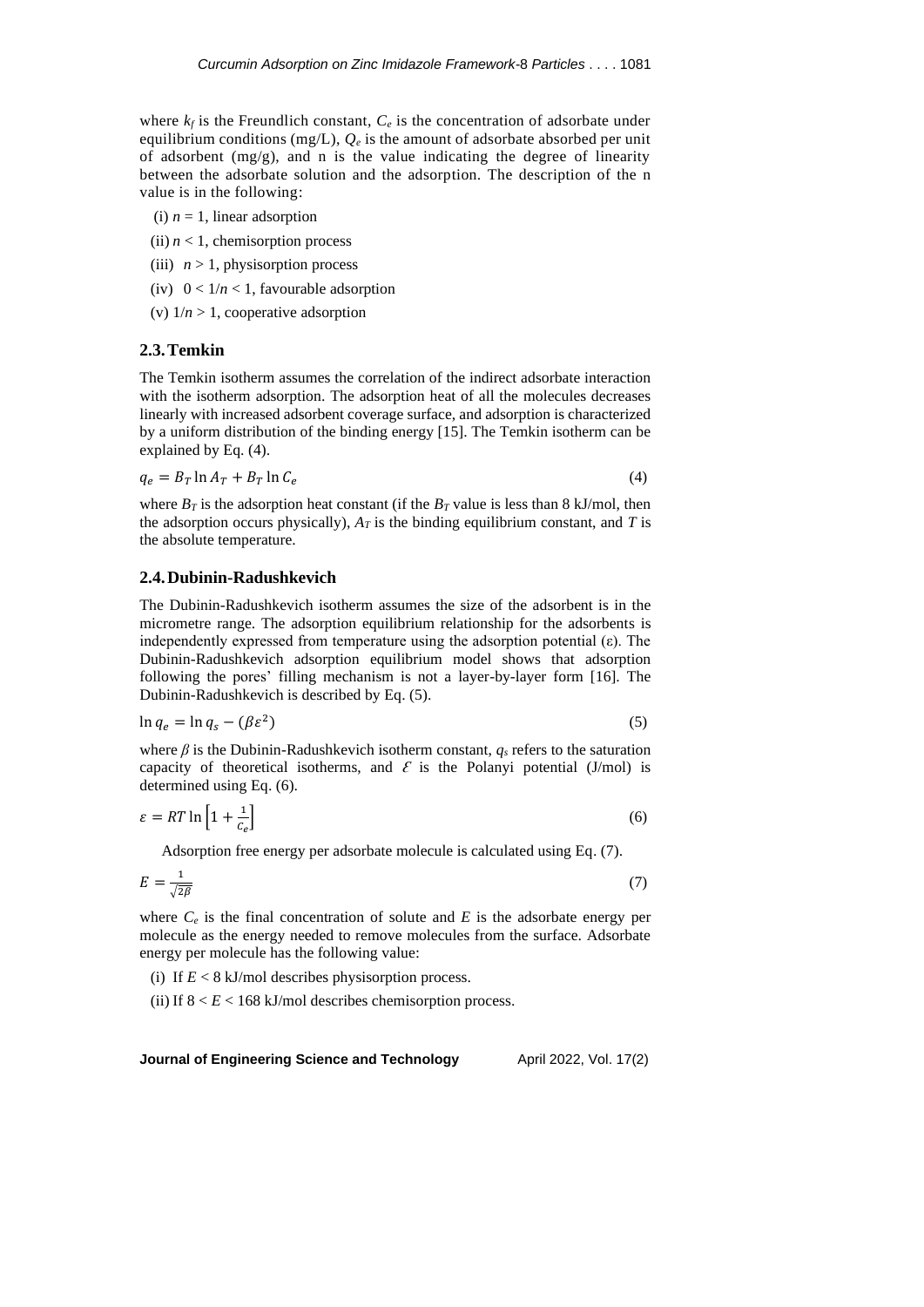Efficiency adsorption (*E*) was calculated using Eq. (8).

$$
\%E = \left(\frac{c_o - c_e}{c_o}\right) \times 100\%
$$
\n<sup>(8)</sup>

## **3.Method**

#### **3.1. Materials**

Some of the main raw materials for the synthesis of ZIF-8 particles, including Zinc nitrate  $(Zn(NO<sub>3</sub>)<sub>2</sub>6H<sub>2</sub>O)$  and 2-Methyl Imidazole (MIM) as precursor and methanol as a solvent.

#### **3.2. Method**

In this study, ZIF-8 particles were synthesized via an aqueous synthesis route. Zinc nitrate and 2-MIM precursors with appropriate composition were dissolved in methanol solution in a separate container. After each of the precursors in the different containers was completely dissolved in methanol, the two precursors were mixed to form a dissolved solution mixture. After that, the mixture solution was stirred for 8 hours at room temperature until the solution turned white which was originally a colourless mixture of solutions. The white discoloration of the solution occurs due to the formation of a solid suspension of ZIF-8 particles. At this stage, the ZIF-8 particles were successfully synthesized. Then, the solution mixture was centrifuged and filtered to separate the filtrate and ZIF-8 particles. The collected ZIF-8 particles were then dried using an oven under 50°C for 1 hour to evaporate the remaining methanol solvent. The illustration of ZIF-8 particle synthesis is shown in Fig. 2.



**Fig. 2. Illustration process of ZIF-8 particles synthesis adopted from [3].**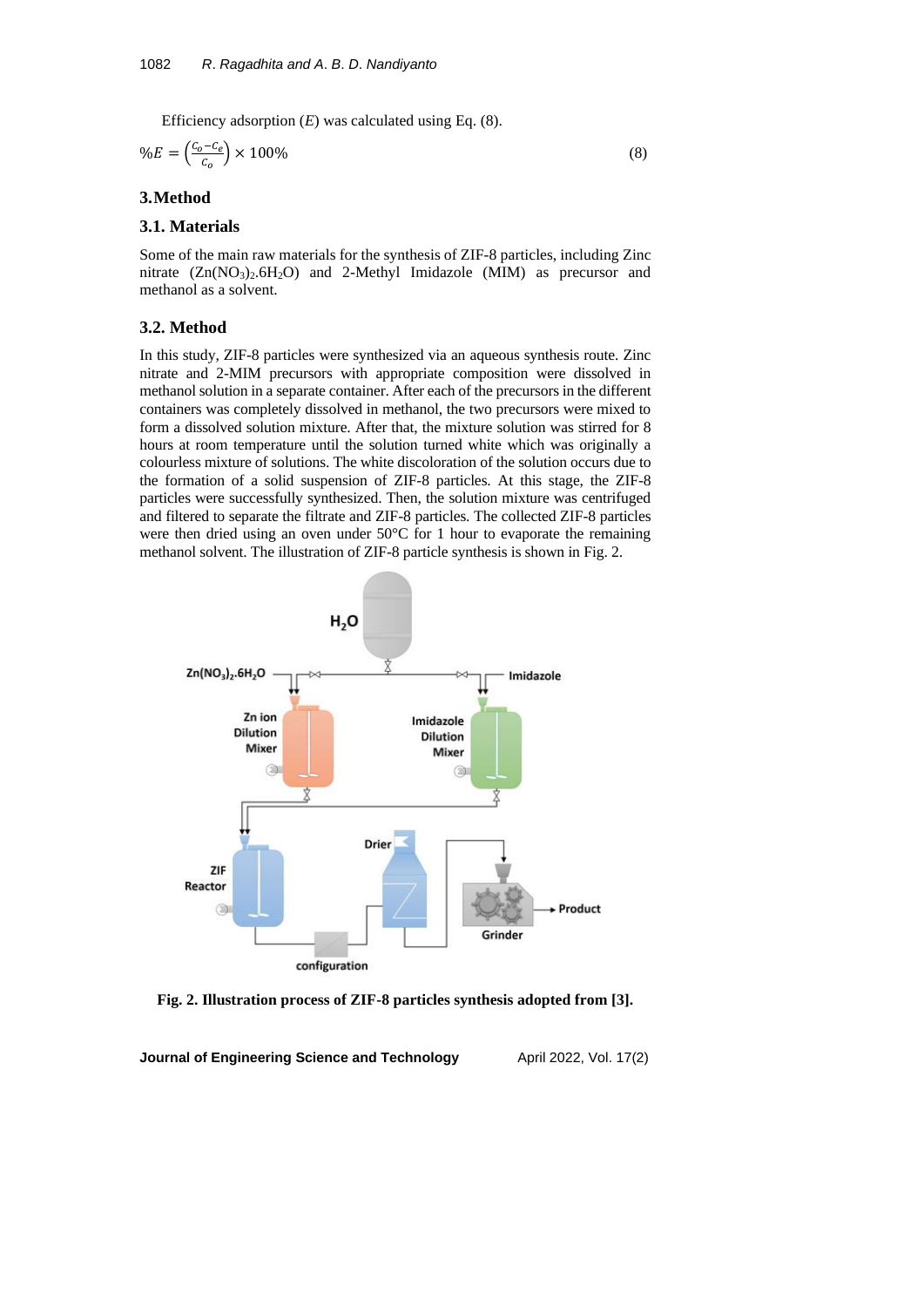#### **3.3. Physical characterization of ZIF-8 particles**

Several characterizations to confirm the success of ZIF-8 synthesis have been carried out, including analysis of the morphological structure of the sample using the SEM, analysis of the presence of functional groups using the FTIR (FTIR-4600, Jasco Corp, Japan), and analysis of the sample phase using XRD (PANalytical X'Pert PRO; Philips Corp., The Netherland). The analysis of particle size using SEM was done using the same procedure with the previous study [8], and that using XRD analysis was done using the previous literature [9]. The analysis of FTIR was interpreted using a database in literature [10].

## **3.4. Adsorption experiments**

Isotherm adsorption was carried out through batch method in 500 mL-borosilicate glass. The adsorption is carried out by mixing a certain number of ZIF-8 particles as adsorbent into 200 mL-curcumin solutions with a certain concentration (i.e., 20, 40, 60, and 80 ppm) under the stirring condition of 1000 rpm for 1 hour at constant pH, temperature, and pressure. We chose a rotation speed of 1000 rpm due to if the rotation speed is too slow, the ZIF-8 particles easily settle and cause the ZIF-8 particles not to be dispersed in the adsorbate thus the contact between the adsorbent and the adsorbate is relatively weak. Although we know, the drawback is that if the rotation speed is too fast it will cause desorption.

Curcumin was prepared by extracting turmeric (Curcuma Longa; obtained from the local market in Bandung, Indonesia) as our previous study [17]. The curcumin solution was chosen as the adsorbate model because it has the ideal molecular size as an organic molecule and for safety purposes. After all, many organic molecules, especially those used as dye models, have toxic characteristics [17].

Before analysing the concentration of curcumin, curcumin solution was centrifuged and filtered to separate filtrate solution with adsorbent. After that, 2 mL-curcumin solution filtrate was analyse using UV-VIS spectrophotometer (Model 705; JENWAY; Cole-Parner; US) at a wavelength of 280-500 nm to measure the absorbance of the curcumin solution.

The absorbance of the curcumin solution was plotting, normalizing, and calculating based on Lambert-Beer analysis. The UV-Vis was used for understanding concentration, which was read and interpreted using literature [11].

Then, data from UV-vis was calculated using standard isotherm adsorption, as explained in detail in reference [12]. The data obtained were then plotted and compared with standards adsorption isotherm models: Langmuir, Freundlich, Temkin, and Dubinin-Radushkevich model.

#### **4. Results and Discussion**

### **4.1.Physical characterizations**

Figures 3(a) and (b) show the results of the characterization of ZIF-8 particles using a scanning electron microscope with magnifications of 1000 (a) and 2000x (b). Based on the SEM result, the ZIF-8 particles that have been prepared have a hexagonal morphology, agglomeration, and inhomogeneous particle size.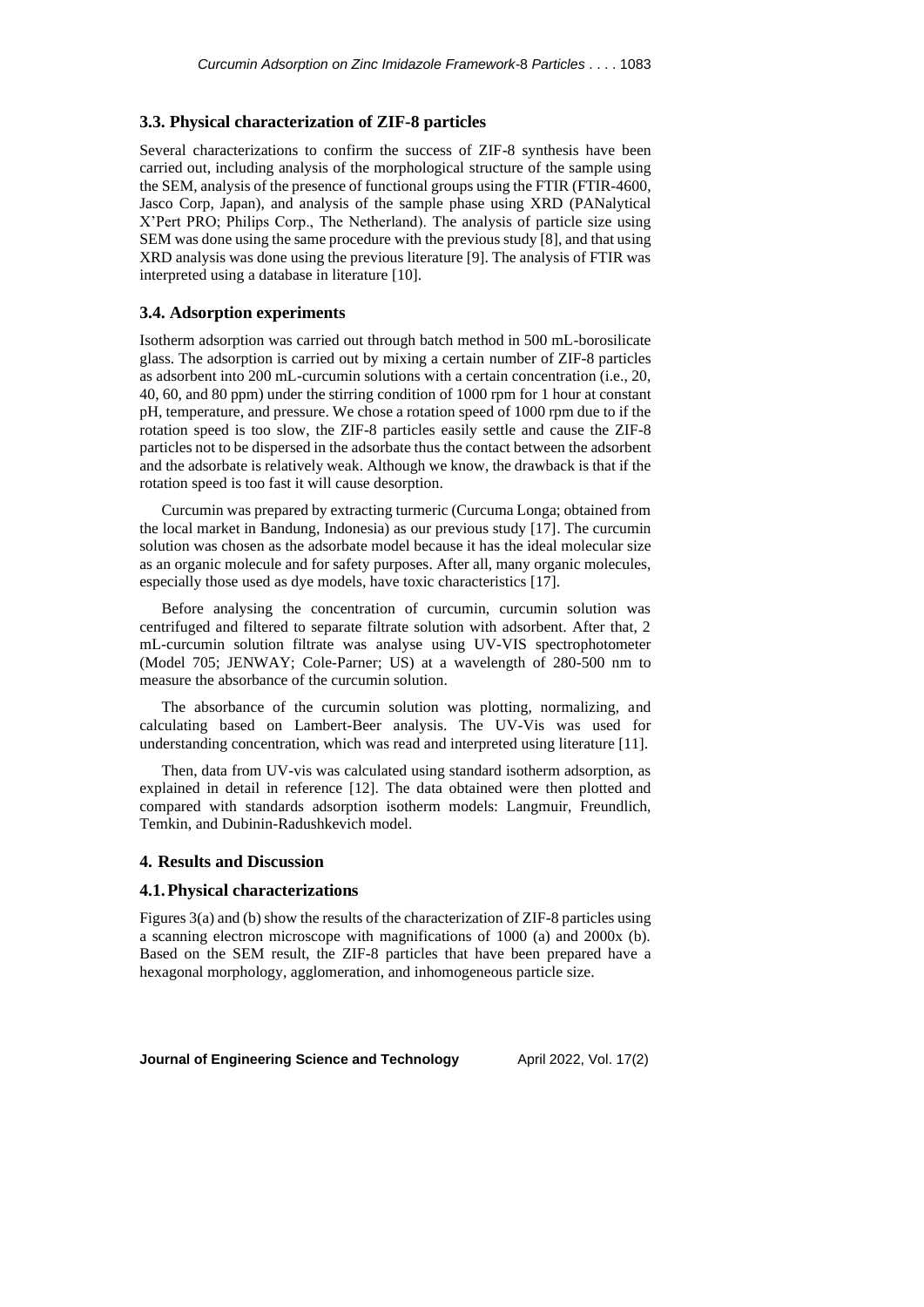

**Fig. 3. SEM images of prepared ZIF-8 particles.**

Figure 4 shows FTIR spectra of ZIF-8 particles. The peak characteristic in the area of 1590 cm-1 shows a vibration of C=N stretching. The absorption band in the area between  $1300-1500$  cm<sup>-1</sup> is the whole stretching of the ring structure. The existence of the Zn-N bond is shown in the vibration region of  $450 \text{ cm}^{-1}$  [12, 18, 19].



**Fig. 4. FTIR spectra of prepared ZIF-8 particles.**

Figure 5 shows diffraction patterns of ZIF-8 particles. Based on the results of XRD spectra, ZIF-8 particles have high intensity and sharp peaks. The sharp peak intensity indicates that the product is pure in the crystalline phase. It means ZIF-8 particles have a good crystallinity structure. The peaks that indicate the success of the synthesis of ZIF-8 particles are indicated by the presence of main peaks in the regions  $2θ = 7.30$ ; 10.35; 12.00; and 18.35, respectively [6, 15, 20]. The results showed that the pure ZIF phase formation was successfully carried out in this study.



**Fig. 5. XRD peal of prepared ZIF-8 particles.**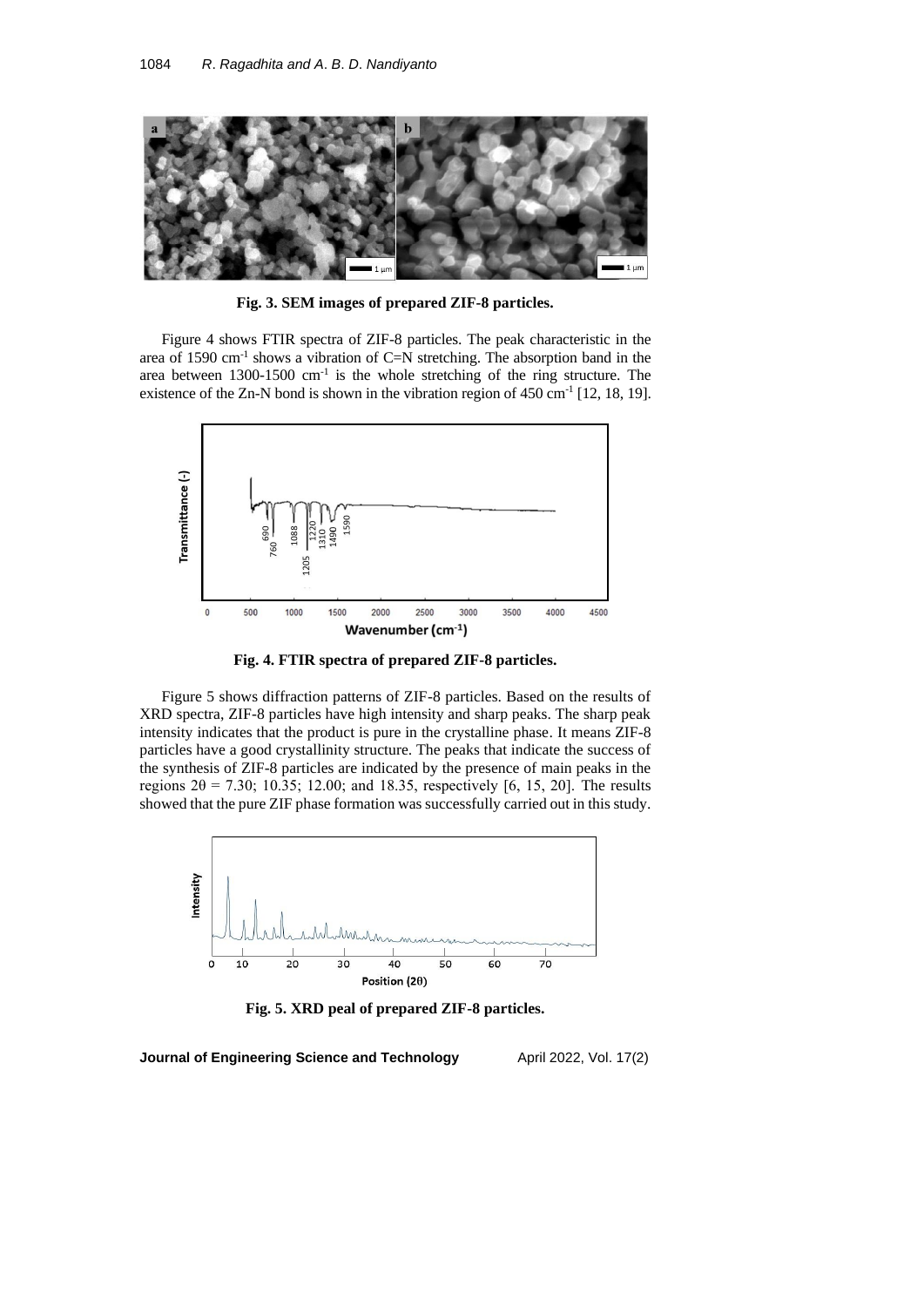#### **4.2.Curcumin adsorption onto ZIF-8 particles**

Figure 6 shows isotherm adsorption of prepared ZIF-8 particles. Table 1 shows parameter values of all model isotherm adsorptions. Isotherm adsorption analysis was performed to determine the characteristics and possible mechanisms of particular adsorption [12]. After fitting the data to the isotherm adsorption model, overall, the adsorption results from the ZIF-8 particles prepared is suitable with all isotherm model due to the correlation coefficient is relatively high ( $\mathbb{R}^2$  > 0.80). Here, the most suitable adsorption model is the Langmuir isotherm. This compatibility is known from the value of the highest correlation coefficient (0.959) for Langmuir isotherm (see Table 1). Based on Table 1, the suitability of the adsorption isotherm if sorted consecutively is Langmuir > Freundlich > D-R > Temkin. The detailed description for each model is discussed as follows.





The Langmuir isotherm (see Figure  $6(a)$ ) is the most suitable isotherm model in this study compared to other isotherm models. Equations (1) and (2) were used to analyse Langmuir adsorption parameters such as  $q_{max}$ ,  $K_L$ ,  $R_L$ , and  $R^2$ . The results of the Langmuir parameter are shown in Table 1. The Langmuir isotherm assumes that the adsorption occurs on the surface of the monolayer adsorbent and there is no interaction for each adsorbate molecule adsorbed. Monolayer adsorption occurs due to the weak adsorbate-adsorbent interaction which is shown by the *K<sup>L</sup>* value. Based on the Langmuir parameter value, adsorption allows favourable adsorption due to the  $R_L$  value is in the range  $0 < R_L < 1$ .

The Freundlich isotherm (see Figure 6(b)) is the second most suitable isotherm model. The Freundlich parameter that has been analysed shows the unique characteristics of the adsorption such as the values of  $K_f$ ,  $n$ ,  $1/n$ , and  $R^2$ . The Freundlich parameter was calculated using Eq. (3). Based on 1/*n* parameter (0 <  $1/n < 1$ , adsorption is favourable adsorption in the heterogeneous surface. It means adsorption occurs normally adsorption with the physisorption process.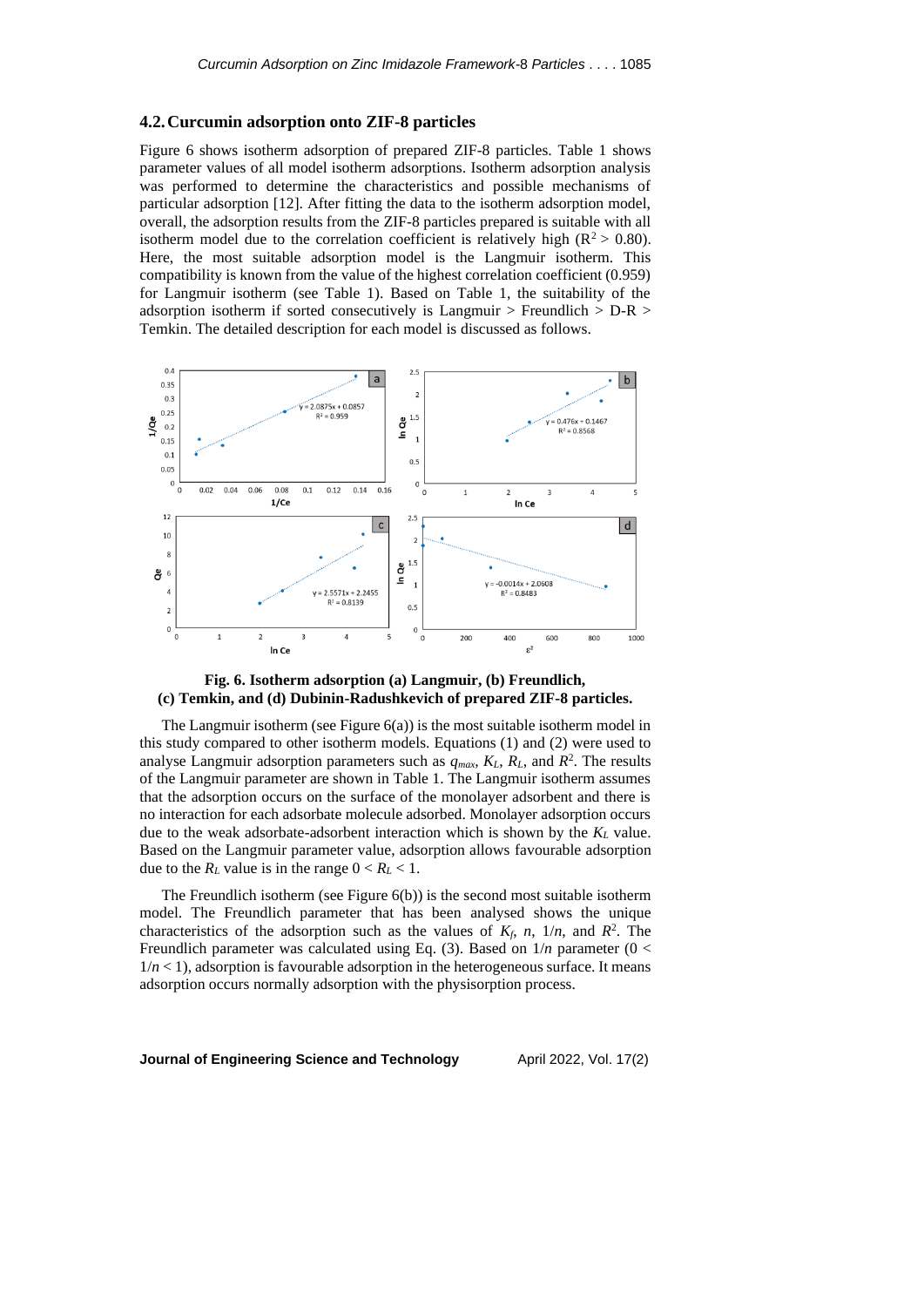The Temkin isotherm (see Figure  $6(c)$ ) was studied using Eq. (4) to determine the parameters of  $A_T$ ,  $B_T$ , and  $R^2$ . The Temkin isotherm assumes that the heat of adsorption decreases linearly if the bonding energies are uniformly distributed. The Temkin isotherm model is the third model that is also suitable for curcumin adsorption onto ZIF particles. Based on the Temkin isotherm, adsorption energy confirming the physisorption process due to its value of *E* < 8 kJ/mol.

The fitting curve of the Dubinin-Radushkevich adsorption isotherm (see Figure 6(d)) was analysed to determine the Dubinin-Radushkevich parameters such as the values of  $q_s$ ,  $E$ , and  $R^2$  using Eq. (5). Based on the Dubinin-Radushkevich isotherm, adsorption allows a physisorption process on the surface of the adsorbent.

| Model               | <b>Parameter</b>                     | Value     | <b>Note</b>                        |
|---------------------|--------------------------------------|-----------|------------------------------------|
| Langmuir            | $Q_{max}$ (mg/g)                     | 11.668    | Adsorbent capacity.                |
|                     | $K_L$ (L/mg)                         | 0.049     | Weak interaction adsorbate-        |
|                     |                                      |           | adsorbent due to the adsorption    |
|                     |                                      |           | energy $(K_L$ value) is relatively |
|                     |                                      |           | small.                             |
|                     | $R_L$                                | 0.289     | $0 < R_L < 1$ describes favourable |
|                     |                                      |           | adsorption.                        |
|                     | $\mathbb{R}^2$                       | 0.959     | The correlation coefficient.       |
| Freundlich          | $K_F$ (mg/g)                         | 1.650     | The adsorption capacity of the     |
|                     |                                      |           | adsorbent.                         |
|                     | 1/n                                  | 0.402     | $0 < 1/n < 1$ indicates favourable |
|                     |                                      |           | adsorption that occurs in          |
|                     |                                      |           | heterogenous adsorbent             |
|                     |                                      |           | surface.                           |
|                     | $\boldsymbol{n}$                     | 2.589     | $n > 1$ explains physisorption     |
|                     |                                      |           | process.                           |
|                     | $\mathbb{R}^2$                       | 0.8568    | The correlation coefficient.       |
| <b>Temkin</b>       | $A_T(L/g)$                           | 1.0023    | Temkin equilibrium binding         |
|                     |                                      |           | constant.                          |
|                     | $B_T(J/mol)$                         | 957       | $B_T < k$ J/mol indicates          |
|                     |                                      |           | physisorption process.             |
|                     | $\mathbb{R}^2$                       | 0.8139    | The correlation coefficient.       |
| Dubinin-            | $Qs$ (mg/g)                          | 1.406     | Capacity adsorption of             |
| <b>Radushkevich</b> |                                      |           | adsorbent.                         |
|                     | R                                    | $-0.0014$ | D-R constant.                      |
|                     | (mol <sup>2</sup> /kJ <sup>2</sup> ) |           |                                    |
|                     | $E$ (kJ/mol)                         | 27.027    | $E < 8$ kJ/mol indicates           |
|                     |                                      |           | physisorption.                     |
|                     | $\mathbb{R}^2$                       | 0.8483    | The correlation coefficient.       |

**Table 1. Parameter of isotherm adsorption.**

Based on isotherm adsorption, The adsorption of curcumin solution onto the ZIF-8 particles is predicted to follow the Langmuir isotherm with the following assumptions: (a) the adsorption occurs on a homogeneous surface, allowing the formation of a monolayer on the adsorbent surface; (b) no adsorbate-adsorbent interactions; as well as (c) each site energy that adsorbs the adsorbate molecule has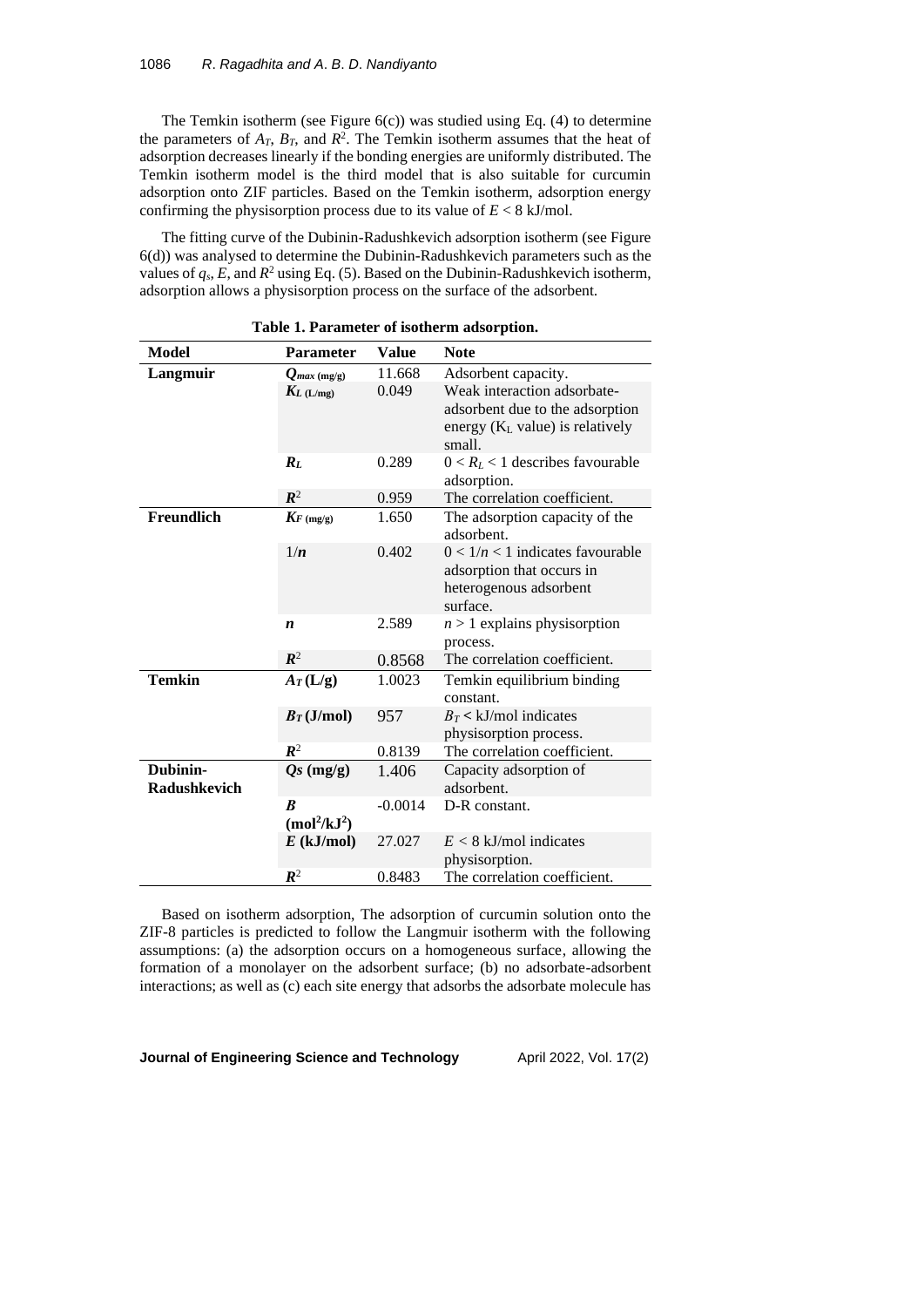uniform energy [13] and based on Eq. (8), the adsorption efficiency of curcumin adsorption onto ZIF-8 particles is 25%.

Apart from the analysis based on the Langmuir isotherm, other adsorption isotherms such as Freundlich, Temkin, and D-R were also considered. Based on Freundlich, Temkin, and Dubinin-Radushkevich isotherms, the adsorption of curcumin molecules onto ZIF-8 adsorbent shows physical process adsorption. Physical adsorption occurs when the intermolecular force is greater than the force attraction between molecules or relatively weak attractive forces between adsorbate with the adsorbent surface [21]. This force is called the Van der force Waals thus the adsorbate had abilities to move from one part of the surface to the other surface parts of the adsorbent.

In addition to the presence of monolayer adsorption, Freundlich isotherm also confirms the presence of multilayer adsorption, this is probably due to the pore structure of the ZIF adsorbent [22, 23]. The existence of a porous structure must exist confirmed by further analyses such as nitrogen uptake analysis, which will be carried out in our future work. In this case, we proposed the adsorption mechanism as we can see in Fig. 7.



**Fig. 7. The proposed adsorption mechanism [12].**

In addition, the use of filtration before the analysis part may cause inaccurate results because a significant amount of curcumin dye adheres to the filtration paper. A sufficient time for separating layers is more appropriated. However, our research has a weakness because too small particles are easily dispersed in the adsorbate even though they have been separated by a centrifugation method and it will still interfere with the concentration calculation in UV-VIS spectroscopy. Therefore, even though the adsorbate and adsorbent have been separated by means of the centrifugation method, they must still be separated manually.

#### **5.Conclusion**

Evaluation of the curcumin adsorption onto ZIF-8 adsorbent particles has been successfully evaluated. The adsorption results show that the adsorption of curcumin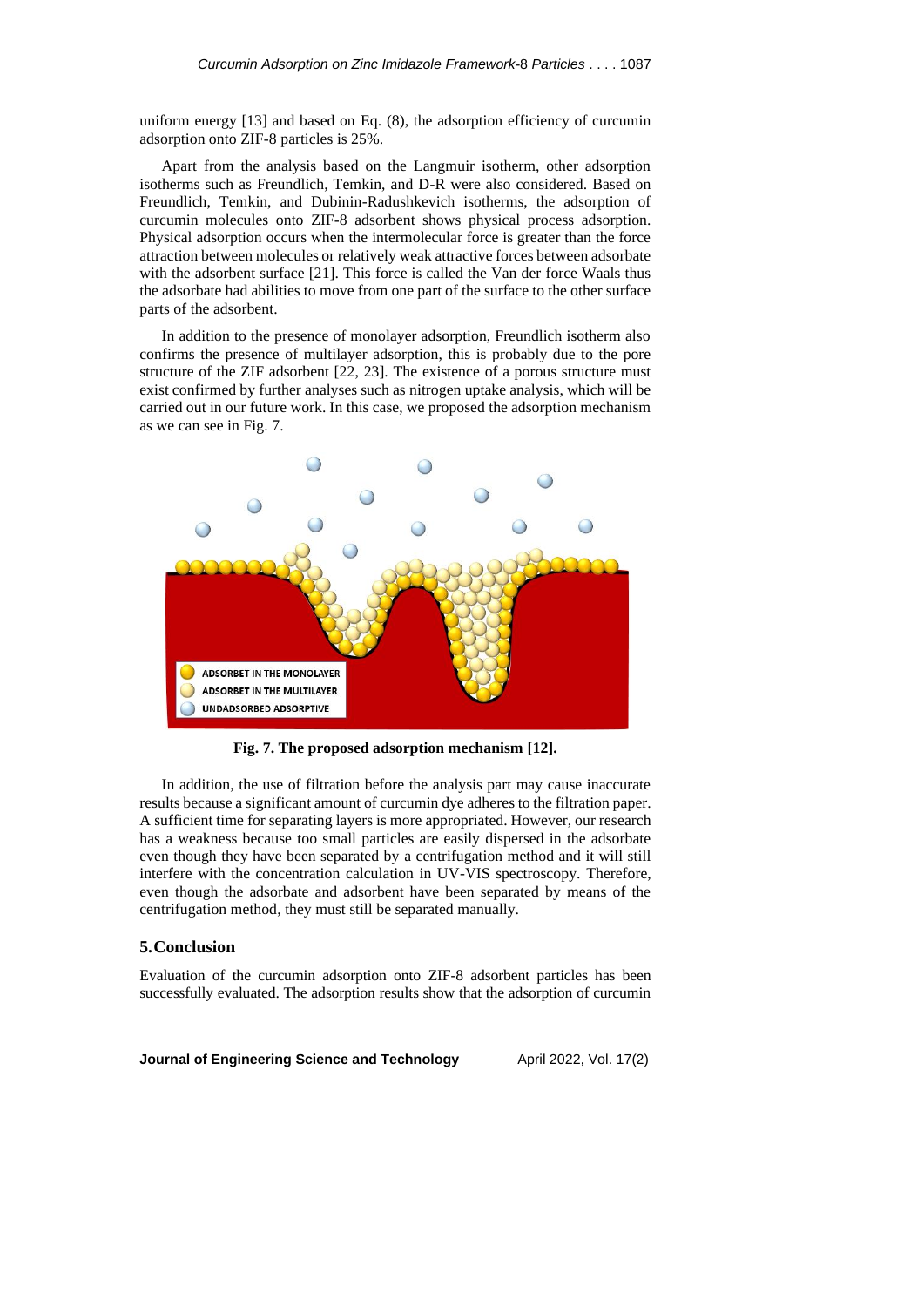onto ZIF-8 particles shows compatibility with the Langmuir model which assumes that the adsorption occurs by forming a monolayer on the adsorbent surface. Physical adsorption characterizes the adsorption in this case. Physical adsorption is adsorption that occurs because of the Van Der Waals force (relatively weak attractive force) between the adsorbate and the adsorbent surface. The pore structure of the ZIF particles provides additional adsorption by forming a multilayer structure on the adsorbent surface.

### **Acknowledgements**

We acknowledged Ristek Brin, grant Penelitian Unggulan Perguruan Tinggi, and Bangdos, Universitas Pendidikan Indonesia.

## **References**

- 1. Majewski, M.B.; Peters, A.W.; Wasielewski, M.R.; Hupp, J.T.; and Farha, O.K. (2018). Metal-organic frameworks as platform materials for solar fuels catalysis. *ACS Energy Letters*, 3(3), 598-611.
- 2. Ragadhita, R.; and Nandiyanto, A.B.D. (2020). Concentrations of metal ions and ligands on the formation of nano to submicron zinc imidazole Framework-8 particles. *Journal of Engineering Science and Technology* (*JESTEC*), 15(1), 364-371.
- 3. Nandiyanto, A.B.D.; and Ragadhita, R. (2019). Feasibility study in the production of zinc imidazole framework particles. *Journal of Engineering Research*, 7, 36-49.
- 4. Li, Z.; Zhang, J.W.; Yu, L.G.; and Zhang, J.W. (2017). Electrospun porous nanofibers for electrochemical energy storage. *Journal of Materials Science*, 52(11), 6173-6195.
- 5. Holopainen, J.; Heikkilä, M.J.; Salmi, L.D.; Ainassaari, K.; and Ritala, M. (2018). Zeolitic imidazole Framework-8 (ZIF-8) fibers by gas-phase conversion of electroblown zinc oxide and aluminum-doped zinc oxide fibers. *Microporous and Mesoporous Materials*, 267, 212-220.
- 6. Nordin, N.A.H.M.; Ismail, A.F.; Mustafa, A.; Goh, P.S.; Rana, D.; and Matsuura, T. (2014). Aqueous room temperature synthesis of zeolitic imidazole framework 8 (ZIF-8) with various concentrations of triethylamine. *RSC advances*, 4(63), 33292-33300.
- 7. Lee, J.; Farha, O.K.; Roberts, J.; Scheidt, K.A.; Nguyen, S.T.; and Hupp, J.T. (2009). Metal–organic framework materials as catalysts. *Chemical Society Reviews*, 38(5), 1450-1459.
- 8. Yolanda, Y. D.; and Nandiyanto, A. B. D. (2022). How to read and calculate diameter size from electron microscopy images. *ASEAN Journal of Science and Engineering Education*, 2(1), 11-36.
- 9. Fatimah, S.; Ragadhita, R.; Al Husaeni, D. F.; and Nandiyanto, A. B. D. (2022). How to calculate crystallite size from X-ray diffraction (XRD) using scherrer method. *ASEAN Journal of Science and Engineering*, 2(1), 65-76.
- 10. Nandiyanto, A. B. D.; Oktiani, R.; and Ragadhita, R. (2019). How to read and interpret FTIR spectroscope of organic material. *Indonesian Journal of Science and Technology*, 4(1), 97-118.